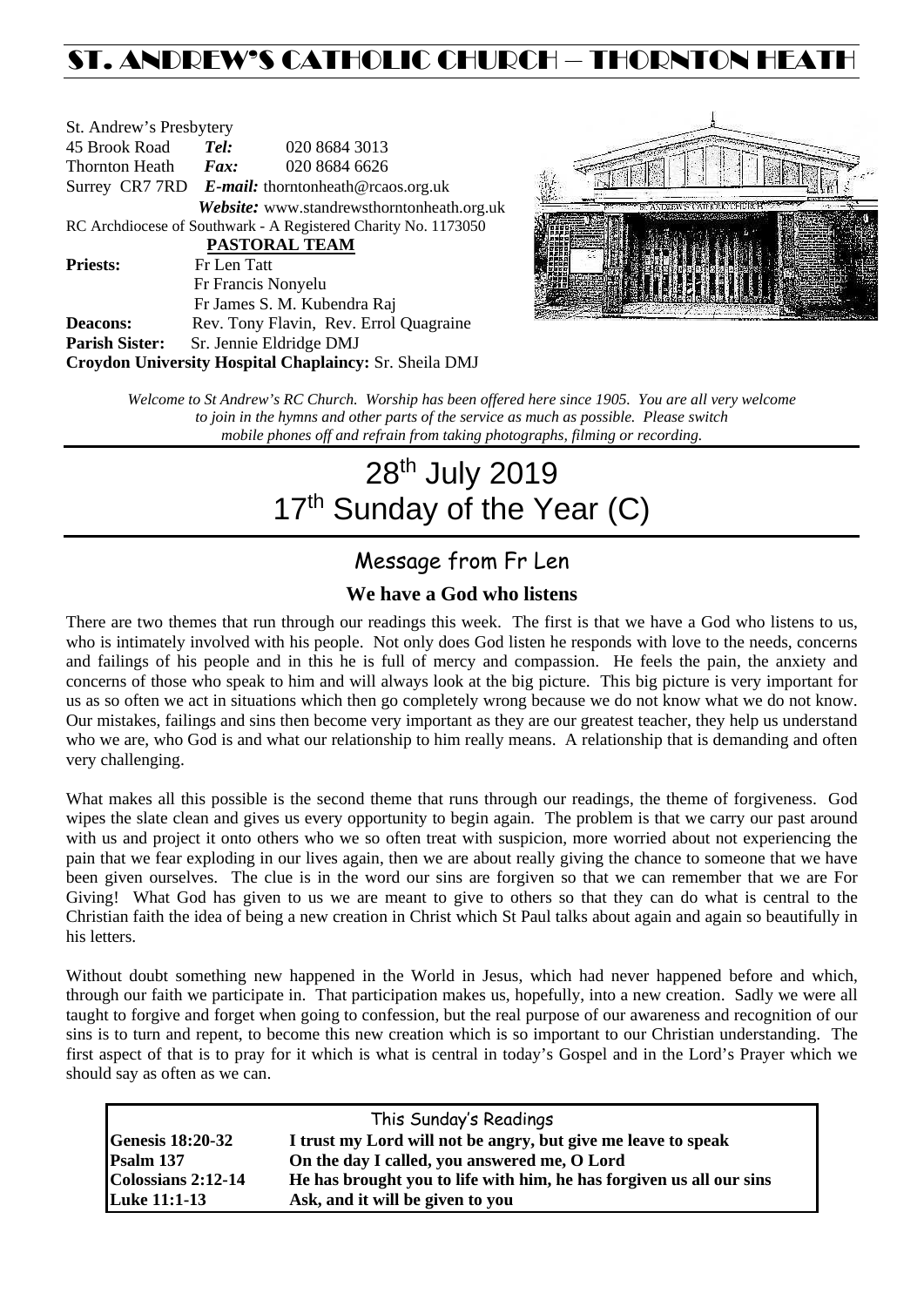# Diary for the Week

| Sunday 28 <sup>th</sup> July    |                    | 6.00pm (Saturday) First Mass of Sunday | <b>Ritchie Family</b>                           |
|---------------------------------|--------------------|----------------------------------------|-------------------------------------------------|
| $17th$ Sunday of the Year       |                    |                                        |                                                 |
|                                 | 9.30am             | Mass                                   | Parishioners                                    |
|                                 | 11.30am            | Mass                                   | Margaret Akinyamoju (80 <sup>th</sup> Birthday) |
|                                 | 5.00pm             | <b>Rosary</b>                          |                                                 |
|                                 | $5.15 - 5.45$ pm   | <b>Exposition and Benediction</b>      |                                                 |
|                                 | 6.00 <sub>pm</sub> | Mass                                   | Adelaide Sarr RIP                               |
|                                 | 7.00 - 9.00pm      | <b>Charismatic Prayer Group</b>        |                                                 |
| Monday 29th July                | 7.30am             | <b>Mass</b>                            | Fr Xavier, Anniversary of Ordination            |
| St Martha                       | 10.00am            | Mass                                   | Rosa Bernatek (80th Birthday)                   |
| Exodus 32:15-24. 30-34          |                    |                                        |                                                 |
| John 11:19-27                   |                    |                                        |                                                 |
| Tuesday $30^{th}$ July          | 7.30am             | Mass                                   | Mr O'Hara                                       |
| <b>St Peter Chrysologus</b>     | 10.00am            | Mass                                   | Shanua Kearney RIP                              |
| Exodus 33:7-11; 34:5-9.28       | 7.30pm             | <b>Finance Meeting</b>                 |                                                 |
| Matthew 13:36-43                |                    |                                        |                                                 |
| Wednesday 31st July             | 7.30am             | Mass                                   | Deceased Relatives of Andradi Family            |
| St Ignatius of Loyola           |                    |                                        | <b>RIP</b>                                      |
| Exodus 34:29-35                 | 10.00am            | Mass                                   | Patricia Barrett (W/B)                          |
| Matthew 13:44-46                | 6.00pm             | <b>Lectio Divina Group (hall)</b>      |                                                 |
|                                 | 7.30pm             | <b>Legion of Mary (hall)</b>           |                                                 |
|                                 | 7.30pm             | <b>Nurses Guild Meeting (EA</b>        |                                                 |
|                                 |                    | room)                                  |                                                 |
| Thursday $Ist$ August           | 7.30am             | Mass                                   | Ann Mullarkey RIP                               |
| St Alphonsus Liguori            | 10.00am            | <b>Funeral Mass</b>                    | Conrad Lobo RIP                                 |
| Exodus 40:16-21. 34-38          |                    |                                        |                                                 |
| Matthew 13:47-53                |                    |                                        |                                                 |
| Friday $2^{nd}$ August          | 7.30am             | Mass                                   | J. Okoroafor                                    |
| <b>First Friday</b>             | 10.00am            | Mass followed by                       | <b>Holy Souls</b>                               |
| St Eusebius of Vercelli         |                    | <b>Exposition of the Blessed</b>       |                                                 |
| Leviticus 23:1.4-11.15-         |                    | <b>Sacrament/Benediction</b>           |                                                 |
| 16.27.34-37                     | 6.30pm             | <b>Syro Malabar Mass</b>               |                                                 |
| Matthew 13:54-58                |                    |                                        |                                                 |
| Saturday 3 <sup>rd</sup> August | 9.30am             | Mass                                   | <b>Bridget Foley RIP</b>                        |
| Feria                           | $10.00 - 10.30$ am | <b>Confessions</b>                     |                                                 |
| Leviticus 25:1. 8-17            | $5.00 - 5.30$ pm   | <b>Confessions</b>                     |                                                 |
| Matthew 14:1-12                 | 6.00 <sub>pm</sub> | <b>First Mass of Sunday</b>            | Fr Michael Lois                                 |
| Sunday 4 <sup>th</sup> August   | 9.30am             | Mass                                   | Elizabeth Salapare RIP                          |
| $18^{th}$ Sunday of the Year    | 11.30am            | Mass                                   | Parishioners                                    |
|                                 | 5.00pm             | <b>Rosary</b>                          |                                                 |
|                                 | $5.15 - 5.45$ pm   | <b>Exposition and Benediction</b>      |                                                 |
|                                 | 6.00 <sub>pm</sub> | Mass                                   | Special Intention                               |
|                                 | $7.00 - 9.00$ pm   | <b>Charismatic Prayer Group</b>        |                                                 |

| Money Matters                      |           |  |  |  |
|------------------------------------|-----------|--|--|--|
| <b>Collection Last Sunday</b>      | £1,213.68 |  |  |  |
| Payment by Standing Order          | £ 700.00  |  |  |  |
| Total offertory                    | £1,913.68 |  |  |  |
| Collection for Homelessness Sunday | £ 818.47  |  |  |  |
| Thank you for your generosity      |           |  |  |  |



Altar Servers Church Cleaners<br>This week Team 3 This week Fifi's Group This week Team 3 This week Fifi's Group<br>Next week Team 1 This week Sancho's Du Next week Sancho's Dusters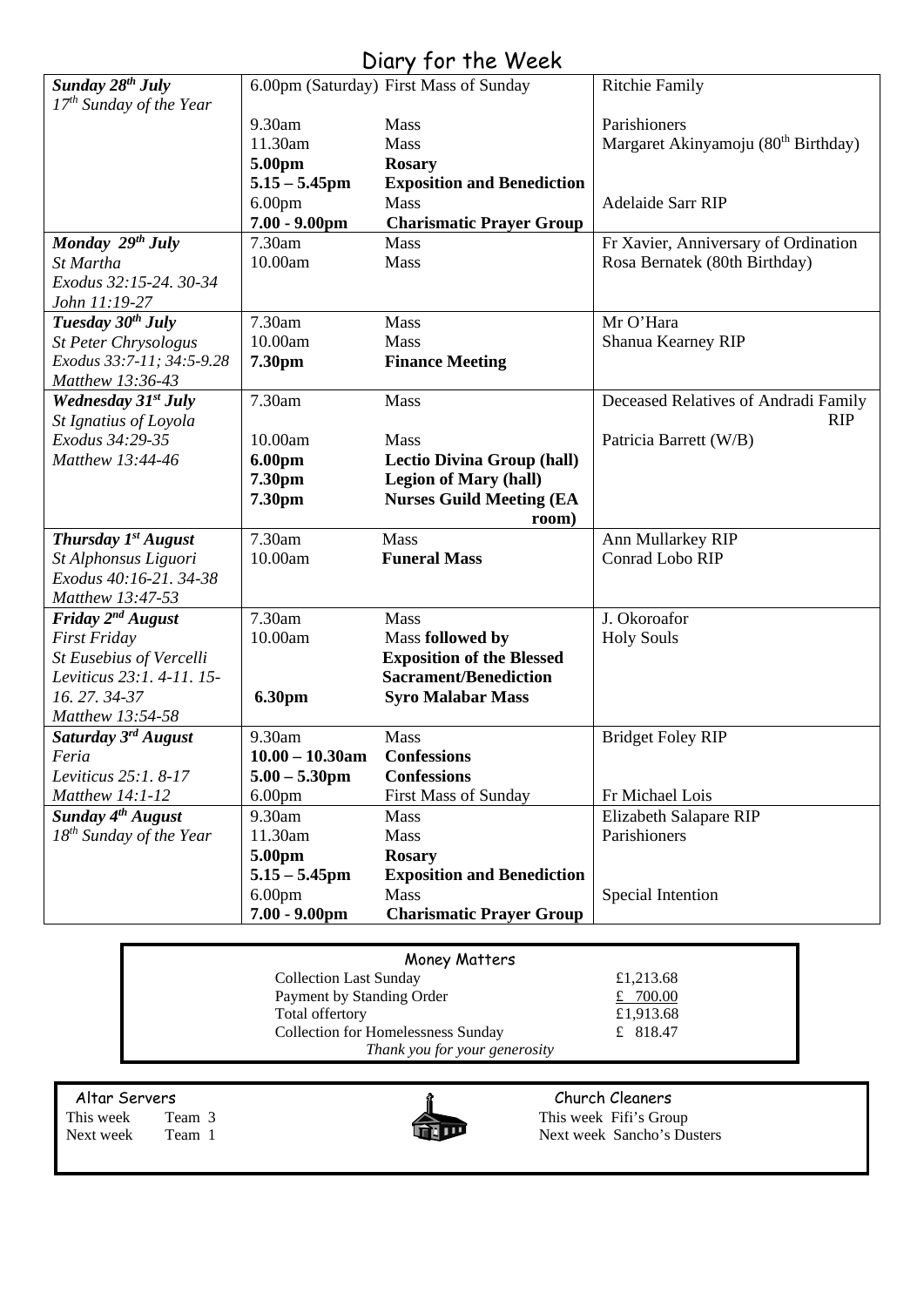### St. Andrew's Parish Notices

#### **FIRST FRIDAY**

This coming Friday is First Friday and there will be Exposition of the Blessed Sacrament after the end of the 10am Mass until Benediction at 12.30pm. All are very welcome.

#### **SCHOOL REFERENCE FORMS**

Parish School Reference forms are available for you to take and start completing. All children transferring from primary to secondary school and starting main school or nursery at a Catholic School are required to have a Priest reference. Parents please note that Fr Len does not deal with schools directly for references so parents will have to complete a form for his final signature. Please take a form from the porch area and we ask that you complete Section A, then you should meet with Fr Len who will complete Section B and C.

A list of dates in September is displayed in the porch so that you can meet with Fr Len. Just come along to the Priest House (45 Brook Road) during the times and dates given and please note it is not possible to make an individual appointment. Please make sure that you attend at one of the dates given, as last year we had to give a lot of extra dates but this will not be possible this year. Also if you have been in the parish for less than three years, your previous Parish Priest must also provide a reference. If you regularly attend another parish, you must seek the input of their Parish Priest too.

#### **50/50 ANNIVERSARY CELEBRATION**

As you all know our new Archbishop John Wilson will be here to celebrate our Golden Jubilee Anniversary Mass on 21<sup>st</sup> September at 6.00pm and many plans are underway to help make this Mass a special one for everyone. As the celebration Mass is fast approaching we are therefore asking all our Parish Groups if you would like to be involved in the celebration. Some of the things that you could consider helping with are the procession, offertory or maybe making a piece of artwork to decorate the Church. We are seeking creative people to join us in designing the decorations we wish to place in and around the Church, for example we could have flags as bunting that would represent the many countries of our parishioners.

Also we would like to have your memories. You are invited to submit photos, write down a memory, where you were when the Church celebrated its first Mass, or a story that you would like to share of the past 50 years of Andrew's.

We invite everyone to be involved in this special celebration as your involvement will ensure that the Mass is a huge success and one that we can all remember for a long time. If you feel that you can help us in in any way then please make yourself known to Fr. James after Mass or alternatively send your contact details into the office. We really do need your help in making sure this day is a happy and memorable one.

#### **PARISH SURGERY**

Surgery has now finished for the summer break. We will resume again on Monday 9<sup>th</sup> September at 7pm.

#### **THURSDAY 15TH AUGUST**

On Thursday 15<sup>th</sup> August, it will be The Assumption of the Blessed Virgin Mary and is a Holyday of Obligation. There will be an extra Mass at 8.00pm.

#### **THE NIGERIAN CATHOLIC COMMUNITY**

The group will be meeting on Sunday  $25<sup>th</sup>$  August after the 11.30am Mass in the hall and on Sunday  $8<sup>th</sup>$  September in the hall at 12.30pm.

#### **PETER FINNEGAN RIP**

Many parishioners will know Peter Finnegan who died on Sunday  $7<sup>th</sup>$  July. His funeral will take place at St. Mary's, West Croydon on Monday 29<sup>th</sup> July at 10am. Our condolences and prayers as a parish go out to his family.

#### **CHURCH CLEANERS**

Please consider joining one of our dedicated groups to help carry out this important work for the Church. Our groups are very friendly and meet approximately once a month for an hour or so. We are always in need of new members. Please contact Fifi if you can help 07932 764273.

#### **LECTIO DIVINA GROUP**

Please consider joining our Lectio Divina group who meet every Wednesday evening at 6.00pm for one hour in the hall. Pope Benedict spoke about Lectio Divina in September 2006: "I would like to recall and recommend the ancient tradition of Lectio Divina: the diligent reading of Sacred Scripture accompanied by prayer brings about that intimate